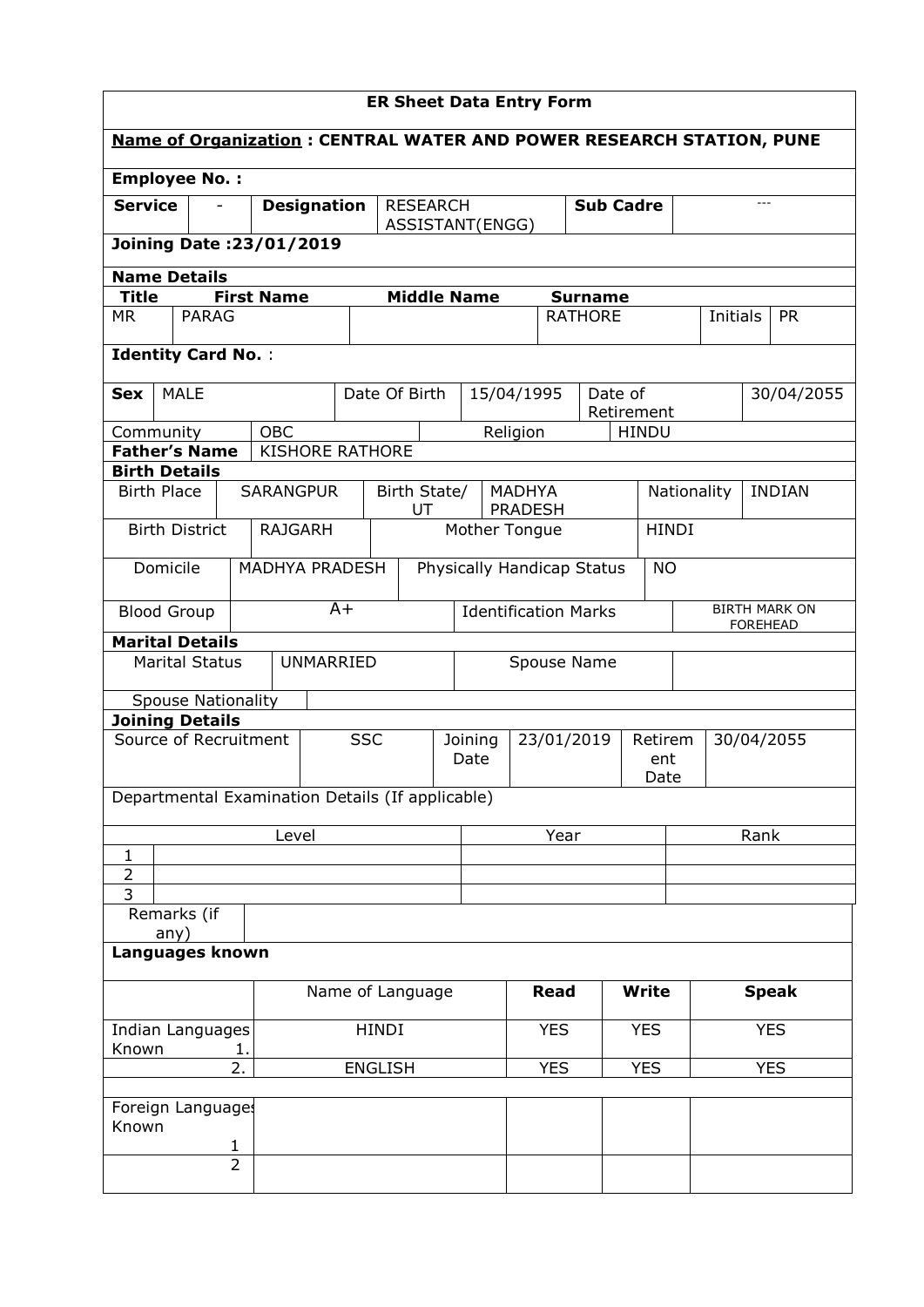## Details of deputation (if applicable)

| Name of the Office | Post held at that<br>time in parent office | Name of post<br>(selected for<br>deputation |       | Period of deputation |
|--------------------|--------------------------------------------|---------------------------------------------|-------|----------------------|
|                    |                                            |                                             | Since | From                 |
|                    |                                            |                                             |       |                      |

## Details of Foreign Visit

| SI.<br>No. | Place of Visit | Date of<br>visit | Post held at<br>that time | Whether it<br>is a<br>personal or<br>official visit | Details of visit |
|------------|----------------|------------------|---------------------------|-----------------------------------------------------|------------------|
|            |                |                  |                           |                                                     |                  |

## Transfer/Posting Detail (if applicable)

| Place                    | Period of posting        |      |  |  |  |  |
|--------------------------|--------------------------|------|--|--|--|--|
|                          | Since                    | From |  |  |  |  |
|                          | -                        | -    |  |  |  |  |
| $\overline{\phantom{0}}$ |                          |      |  |  |  |  |
|                          |                          |      |  |  |  |  |
|                          | $\overline{\phantom{0}}$ | -    |  |  |  |  |
|                          |                          |      |  |  |  |  |

| Qualification (Use extra photocopy sheets for multi qualifications, experience, training, awards details) |                           |                          |         |  |                |       |                  |  |  |
|-----------------------------------------------------------------------------------------------------------|---------------------------|--------------------------|---------|--|----------------|-------|------------------|--|--|
| Qualification                                                                                             | <b>Discipline</b>         | Specialization 1         |         |  |                |       |                  |  |  |
| B.E.                                                                                                      | <b>CIVIL</b>              |                          |         |  |                | CIVIL |                  |  |  |
| Year                                                                                                      |                           | <b>Division</b>          |         |  | CGPA/ % Marks  |       | Specialization 2 |  |  |
| 2017                                                                                                      |                           | I <sup>st</sup> DIVISION |         |  | 7.95           |       |                  |  |  |
| Institution                                                                                               |                           | University               |         |  | Place          |       | Country          |  |  |
| A.I.T.R. INDORE                                                                                           |                           | <b>RGPV UNIVERSITY</b>   |         |  | <b>MADHYA</b>  |       | <b>INDIA</b>     |  |  |
|                                                                                                           |                           |                          |         |  | <b>PRADESH</b> |       |                  |  |  |
| <b>Experience</b>                                                                                         |                           |                          |         |  |                |       |                  |  |  |
| Type of Posting                                                                                           |                           |                          | Level 7 |  |                |       |                  |  |  |
|                                                                                                           |                           |                          |         |  |                |       |                  |  |  |
| Designation                                                                                               | RESEARCH ASSISTANT (ENGG) |                          |         |  |                |       |                  |  |  |
|                                                                                                           |                           |                          |         |  |                |       |                  |  |  |
| Ministry                                                                                                  | MOWRRD&GR                 |                          |         |  |                |       |                  |  |  |
| Office                                                                                                    | <b>CWPRS</b>              |                          |         |  |                |       |                  |  |  |